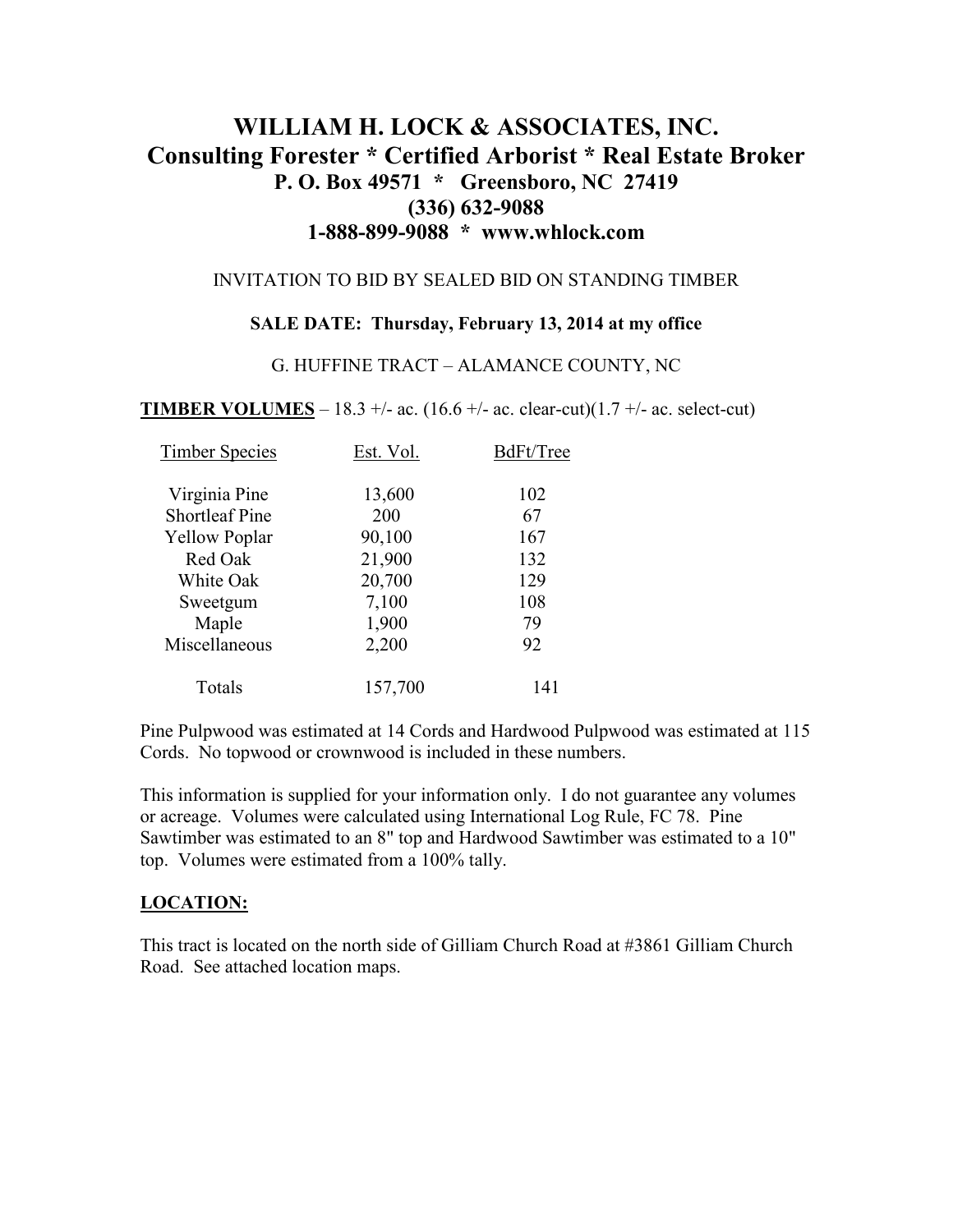Page Two G. Huffine Tract - Timber Sale Sale Date: Thursday – February 13, 2014

# **BIDS:**

The Hufffine Tract is being sold on a lump sum sealed bid basis. Bids will be accepted by **regular mail** if received by 5:00 pm on Wednesday, February 12, 2014 **OR** bids will be accepted by **email (whlock@whlock.com), telephone (336-632-9088), fax (336-632- 9088), or in-person** at my office until 11:00 am on Thursday, February 13, 2014. At 11:00 am on Thursday, February 13, 2014 all bids received will be recorded. The successful bidder will be notified within 24 hours of the bid openings. A 10% deposit may be requested to be delivered to William H. Lock & Associates, Inc. within 72 hours of the bid opening. The balance of the sales price is to be delivered at the sale closing. The seller reserves the right to refuse or accept any and all bids. Seller will consider all bids. The seller will be responsible for the timber deed preparation, revenue stamps if recorded, and the forestry consultant fees. The buyer will be responsible for all other closing costs. A \$1,000 performance deposit will be payable at closing and held in a noninterest bearing trust account until satisfactory completion of logging. Use of this performance deposit will be at the sole discretion of W.H.Lock & Associates, Inc. after written notification of intended use. The performance deposit does not limit the buyer's liability.

## **PLACE OF SALE:**

The timber sale will be held at the office of William H. Lock & Associates, Inc. in Greensboro, NC. The office address is 375 S. Swing Road, Greensboro, NC 27409. Telephone and Fax: 336-632-9088; Email: whlock@whlock.com

### **CONDITIONS OF SALE**:

1. The Buyer shall have 24 months from the date of the timber deed to cut and remove all merchantable timber within the "Sale Areas". "Creek Buffers" and "Out" areas have been marked with Pink and/or Blue flagging. No pink or blue flagged trees marking these areas may be cut. The sale boundaries are marked with pink flagging. None of these pink flagged trees marking the sale boundaries or any trees beyond the pink flagging are to be harvested. The tract is within the Jordan Lake Watershed so Buyer agrees to adhere to these regulations.

2. The Buyer shall access the tract from Gilliam Church Road along the existing farm path through the barnyard and leading into the wooded sections of the tract. All access routes will need to be installed and/or maintained according to all North Carolina Best Management Practices, Forest Practice Guidelines, and any applicable river basin or watershed rules. All roadways and farm paths must remain open and passable by ordinary automobile traffic at all times. The roadways must be left in similar condition at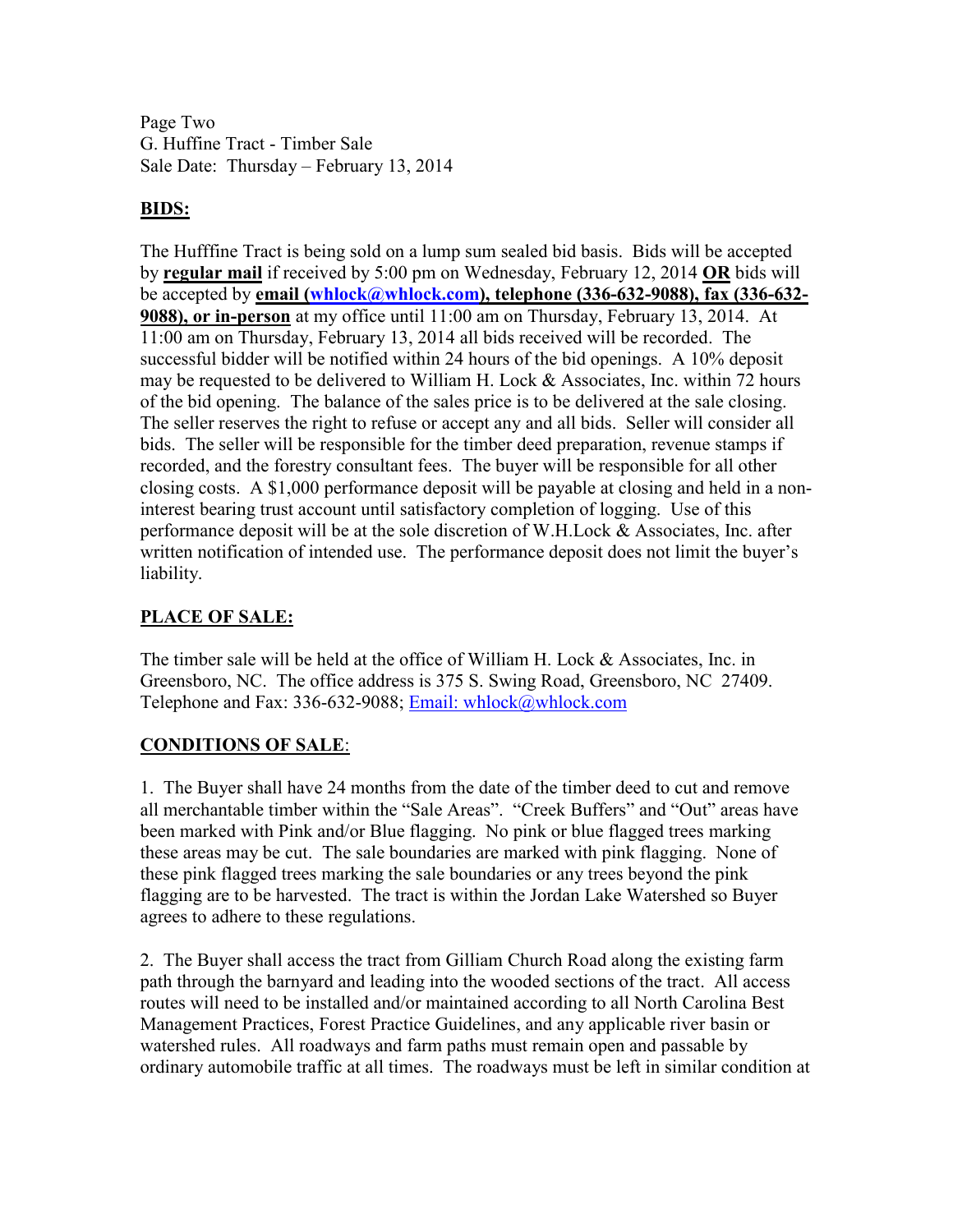Page Three G. Huffine Tract - Timber Sale Sale Date: Thursday – February 13, 2014

the completion of the harvesting operation as they were at the beginning of the harvesting operation, reasonable wear and tear accepted. No logging trucks will be allowed to park within the driveway which might block the driveway access. Call W.H. Lock if there are questions concerning access routes.

3. The Buyer is responsible for maintaining a clean site. No equipment parts, trash, tires or other debris shall be left on the property as a result of the harvesting operation. It shall be the Buyer's responsibility to clean up any hazardous material or chemical waste spills resulting from the harvesting operation, including but not limited to Diesel Fuel, Hydraulic Fluid, Machine Oil, and/or Gasoline upon the subject property. Responsibility will include any required remediation including but not limited to the removal of contaminated soils.

4. Harvesting operations must not interfere with any farming operations and farming operations must not interfere with any harvesting operations. Decking, loading or hauling will not be permitted in any existing open fields or pastures immediately adjacent to the timber unless approved by William H. Lock & Associates, Inc. If approved, open areas must be free of logging debris, smoothed when completed, and re-seeded if necessary. All loading decks and truck parking areas must be reseeded when the harvesting operation is completed.

5. The Buyer is responsible for following all Federal, State, and local regulations regarding timber harvesting activities. If required, Buyer is responsible for obtaining any necessary permits or licenses required for timber harvesting. All logging operations must conform to North Carolina Best Management Practices, Forest Practices Guidelines, and any applicable river basin or watershed rules. In the event that a non-compliance situation is identified on the tract as a result of the harvesting operation, William H. Lock & Associates, Inc. will have the express right to suspend the harvesting operation until the situation is brought into compliance. No trees or other logging debris shall be left in or across the property boundary, sale cutting lines or access roads and paths.

6. All necessary property lines, corners and sale harvest boundaries have been marked with pink and/or blue flagging. No flagged trees denoting the property and/or sale boundary shall be cut and no trees outside the boundary lines shall be cut. If trees marking the property lines or sale boundaries are cut, North Carolina timber trespass laws may apply. No trees shall be cut to fall on a neighboring landowner's property or where potential damage may occur. If existing property corners are damaged or removed as a result of the harvesting operation, Buyer agrees to replace the markers at the correct surveyed location at their own expense.